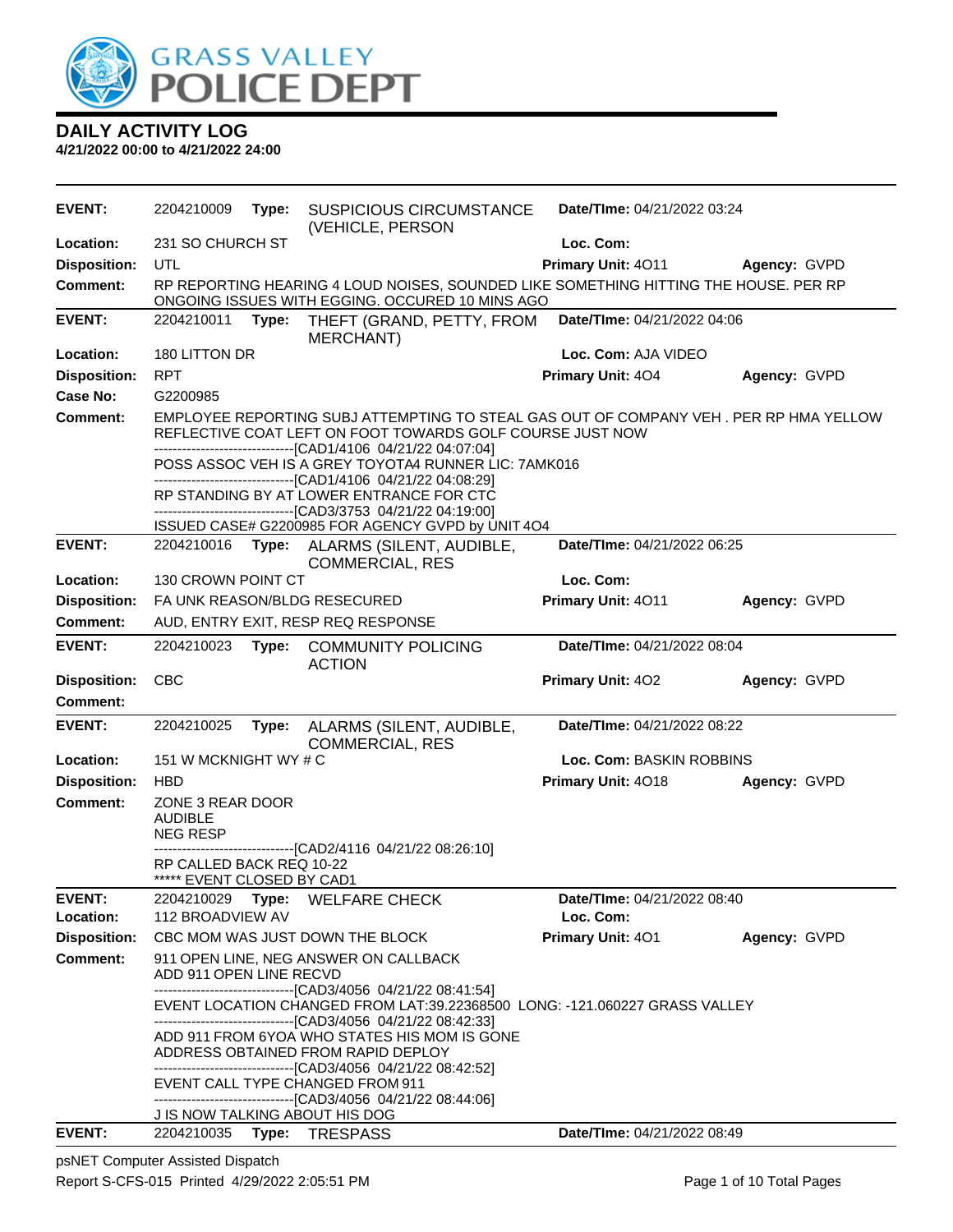

| Location:           | 262 S AUBURN ST                |       |                                                                                                                                                              |                             | Loc. Com: REVIVAL FLOAT AND WELLNESS     |
|---------------------|--------------------------------|-------|--------------------------------------------------------------------------------------------------------------------------------------------------------------|-----------------------------|------------------------------------------|
| <b>Disposition:</b> | CBC 98T MOVING ALONG           |       |                                                                                                                                                              | <b>Primary Unit: 4S5</b>    | Agency: GVPD                             |
| <b>Comment:</b>     |                                |       | RP RPTNG TRANSIENT SLEEPING IFO BUSINESS DOOR, RP NOT ON SCENE, RECEIVING INFO FROM<br>EMPLOYEE WHO IS UNCOMFORTABLE ASKING SUBJ TO LEAVE                    |                             |                                          |
| <b>EVENT:</b>       |                                |       | 2204210038 Type: COMMUNITY POLICING<br><b>ACTION</b>                                                                                                         | Date/TIme: 04/21/2022 08:58 |                                          |
| <b>Disposition:</b> | <b>CBC</b>                     |       |                                                                                                                                                              | Primary Unit: 402           | Agency: GVPD                             |
| <b>Comment:</b>     |                                |       |                                                                                                                                                              |                             |                                          |
| <b>EVENT:</b>       | 2204210040                     | Type: | 911 UNKNOWN<br>(HANGUPS, ABAN'S)                                                                                                                             | Date/TIme: 04/21/2022 09:17 |                                          |
| Location:           | 280 SIERRA COLLEGE DR #120     |       |                                                                                                                                                              |                             | Loc. Com: DIGNITY HEALTH MEDICAL GROUP   |
| <b>Disposition:</b> | <b>CBC IT WORKING ON ISSUE</b> |       |                                                                                                                                                              | Primary Unit: 4018          | Agency: GVPD                             |
| <b>Comment:</b>     | 911 ABANDON                    |       |                                                                                                                                                              |                             |                                          |
|                     |                                |       | -------------------------[CAD2/4116 04/21/22 09:19:47]                                                                                                       |                             |                                          |
|                     |                                |       | ON CALL BACK, RINGING ONLY, NO ANSWER, UNABLE TO LEAVE A MSG                                                                                                 |                             |                                          |
| <b>EVENT:</b>       | 2204210041                     | Type: | SERVICE, CIVIL, SUBPOENA                                                                                                                                     | Date/TIme: 04/21/2022 09:18 |                                          |
| Location:           | 251 GLENBROOK DR               |       |                                                                                                                                                              | Loc. Com:                   |                                          |
| <b>Disposition:</b> | GS GS                          |       |                                                                                                                                                              | Primary Unit: 4S5           | Agency: GVPD                             |
| <b>Comment:</b>     | <b>CIVIL</b>                   |       |                                                                                                                                                              |                             |                                          |
|                     |                                |       | -------------------------------[CAD1/4011 04/21/22 09:18:48]<br>EVENT LOCATION CHANGED FROM 251 GLENBROOK                                                    |                             |                                          |
| <b>EVENT:</b>       | 2204210043                     |       | Type: SUBJECT STOP                                                                                                                                           | Date/TIme: 04/21/2022 09:21 |                                          |
| Location:           | 1100 BLK SUTTON                |       |                                                                                                                                                              | Loc. Com:                   |                                          |
| <b>Disposition:</b> | CBC 98T                        |       |                                                                                                                                                              | Primary Unit: 4017          | Agency: GVPD                             |
| <b>Comment:</b>     | OW TWO                         |       |                                                                                                                                                              |                             |                                          |
| <b>EVENT:</b>       | 2204210046                     | Type: | PUBLIC RELATION CONTACT                                                                                                                                      | Date/TIme: 04/21/2022 09:22 |                                          |
| Location:           | 129 S AUBURN ST                |       |                                                                                                                                                              |                             | Loc. Com: GRASS VALLEY POLICE DEPARTMENT |
| <b>Disposition:</b> | <b>CBC</b>                     |       |                                                                                                                                                              | <b>Primary Unit: 401</b>    | Agency: GVPD                             |
| <b>Comment:</b>     |                                |       | RP REQ CTC AT GVPD, RP STATED THEY HAVE BEEN LOOKING FOR HIIM AND HE HAS BEEN BUSY WORKING                                                                   |                             |                                          |
| <b>EVENT:</b>       | 2204210049                     | Type: | 911 UNKNOWN<br>(HANGUPS, ABAN'S)                                                                                                                             | Date/TIme: 04/21/2022 09:30 |                                          |
| Location:           |                                |       | LAT: 39.20974400 LONG: -121.068649                                                                                                                           | Loc. Com:                   |                                          |
| <b>Disposition:</b> | MERGED 2204210047              |       |                                                                                                                                                              | <b>Primary Unit:</b>        | Agency: GVPD                             |
| <b>Comment:</b>     | 911 ABANDON                    |       | ***** EVENT CLOSED BY CAD2 WITH COMMENT-2204210047                                                                                                           |                             |                                          |
| <b>EVENT:</b>       | 2204210051                     |       | Type: WELFARE CHECK                                                                                                                                          | Date/TIme: 04/21/2022 09:42 |                                          |
| Location:           | 228 SUTTON WY #125             |       |                                                                                                                                                              | Loc. Com:                   |                                          |
| <b>Disposition:</b> | INF INFO RPT ONYL              |       |                                                                                                                                                              | <b>Primary Unit: 4018</b>   | Agency: GVPD                             |
| Case No:            | G2200986                       |       |                                                                                                                                                              |                             |                                          |
| Comment:            |                                |       | RP RPTNG HEARING NEIGHBOR SCREAMING AN CRYING AND SOBBING, RP STATES THERE IS ALSO A<br>YOUNG CHILD THAT LIVES IN THE HOME, RP STATES IT IS AN ONGOING ISSUE |                             |                                          |
|                     |                                |       | -------------------------------[CAD1/4011 04/21/22 10:00:33]<br>ISSUED CASE# G2200986 FOR AGENCY GVPD by UNIT 4018                                           |                             |                                          |
| <b>EVENT:</b>       | 2204210059                     | Type: | <b>COMMUNITY POLICING</b><br><b>ACTION</b>                                                                                                                   | Date/Time: 04/21/2022 10:17 |                                          |
| Location:           | 10609 ALTA ST                  |       |                                                                                                                                                              | Loc. Com: MAUTINO PARK      |                                          |
| <b>Disposition:</b> | <b>HBD</b>                     |       |                                                                                                                                                              | <b>Primary Unit:</b>        | Agency: GVPD                             |
| <b>Comment:</b>     |                                |       | ------------------------------[SUPV01/3675 04/21/22 10:18:57]                                                                                                |                             |                                          |
|                     | ***** EVENT CLOSED BY CAD1     |       | EVENT LOCATION CHANGED FROM 10609 ALTA ST                                                                                                                    |                             |                                          |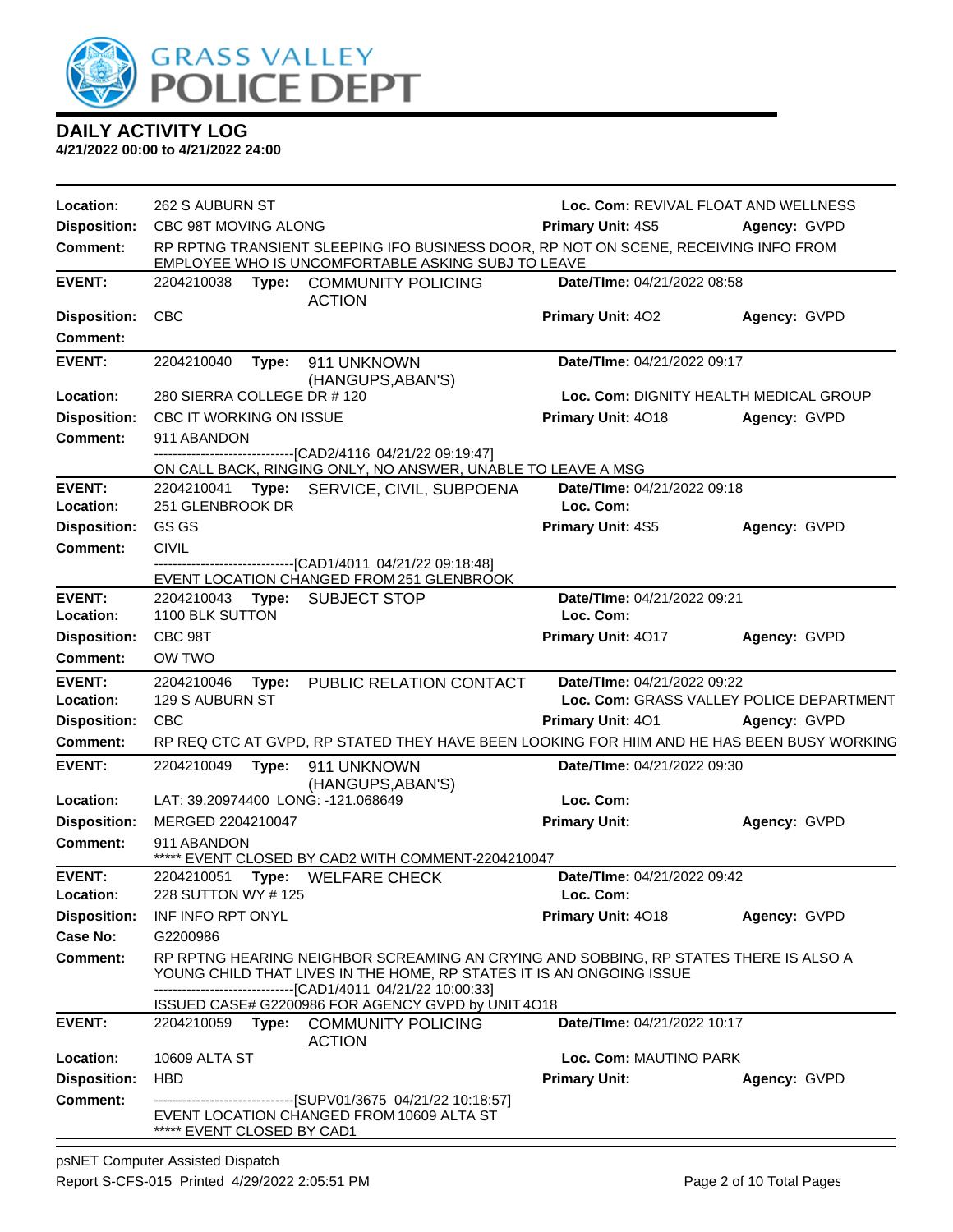

| <b>EVENT:</b>       | 2204210060                         |       | Type: WELFARE CHECK                                                                                                                                                                                                                                                 | <b>Date/Time: 04/21/2022 10:20</b> |                     |
|---------------------|------------------------------------|-------|---------------------------------------------------------------------------------------------------------------------------------------------------------------------------------------------------------------------------------------------------------------------|------------------------------------|---------------------|
| Location:           | 105 NEAL ST                        |       |                                                                                                                                                                                                                                                                     | Loc. Com: SAFEWAY                  |                     |
| <b>Disposition:</b> | AST                                |       |                                                                                                                                                                                                                                                                     | Primary Unit: 401                  | <b>Agency: GVPD</b> |
| <b>Comment:</b>     |                                    |       | RP REQ CHECK ON CUSTOMER WHO IS WANDING THROUGH ISLES AND TALKING TO HERSELF, HAS HAD<br>SIMILAR ISSUES IN THE PAST BUT THIS TIME IS NOT LEAVING. RP THINKS SUBJ MAY BE ON H&S OR OFF<br>MEDICATION. CURRENTLY IN THE FRONT NEAR CHECKOUT. WFA, GRY SWEATSHIRT, RED |                                    |                     |
| <b>EVENT:</b>       | 2204210061                         |       | Type: VEH CITES, VIN, TOWS, DUI                                                                                                                                                                                                                                     | Date/TIme: 04/21/2022 10:23        |                     |
| Location:           | <b>GRASS VALLEY</b>                |       |                                                                                                                                                                                                                                                                     | Loc. Com:                          |                     |
| <b>Disposition:</b> | PEN LEFT V M                       |       |                                                                                                                                                                                                                                                                     | Primary Unit: 4021                 | Agency: GVPD        |
| Comment:            |                                    |       | RP REQ 10-21 REF DRIVING WITH A BROKEN HEADLIGHT                                                                                                                                                                                                                    |                                    |                     |
| <b>EVENT:</b>       | 2204210065                         |       | Type: 911 UNKNOWN<br>(HANGUPS, ABAN'S)                                                                                                                                                                                                                              | Date/TIme: 04/21/2022 10:40        |                     |
| Location:           | LAT: 39.21891700 LONG: -121.052427 |       |                                                                                                                                                                                                                                                                     | Loc. Com:                          |                     |
| <b>Disposition:</b> | <b>HBD</b>                         |       |                                                                                                                                                                                                                                                                     | <b>Primary Unit:</b>               | Agency: GVPD        |
| <b>Comment:</b>     |                                    |       | 911 OPEN LINE, HEARD TV COMMERCIAL FOR FROSTED FLAKES CEREAL<br>-------------------------------[CAD2/4116 04/21/22 10:42:11]                                                                                                                                        |                                    |                     |
|                     |                                    |       | ON CALL BACK, UNK ANSWERED, COULD HEAR TV PLAYING IN THE BACKGROUND, DISCONNECTED<br>--------------------------------[CAD2/4116 04/21/22 10:43:12]                                                                                                                  |                                    |                     |
|                     | A VM                               |       | ON ADDITIONAL CALL BACK, NEG ANSWER, MSG STATES VM BOX HAS NOT BEEN SET UP, UNABLE TO LEAVI                                                                                                                                                                         |                                    |                     |
|                     | ***** EVENT CLOSED BY CAD1         |       |                                                                                                                                                                                                                                                                     |                                    |                     |
| <b>EVENT:</b>       | 2204210069 Type: VANDALISM         |       |                                                                                                                                                                                                                                                                     | Date/TIme: 04/21/2022 10:53        |                     |
| Location:           | 314 NO CHURCH ST                   |       |                                                                                                                                                                                                                                                                     | Loc. Com:                          |                     |
| <b>Disposition:</b> | <b>RPT</b>                         |       |                                                                                                                                                                                                                                                                     | <b>Primary Unit: 401</b>           | Agency: GVPD        |
| Case No:            | G2200988                           |       |                                                                                                                                                                                                                                                                     |                                    |                     |
|                     |                                    |       |                                                                                                                                                                                                                                                                     |                                    |                     |
| <b>Comment:</b>     |                                    |       | 911 RPT'G HER HOUSE GOT "BUTTERED" LAST NIGHT<br>-------------------------------[CAD2/4116 04/21/22 11:06:34]                                                                                                                                                       |                                    |                     |
| <b>EVENT:</b>       |                                    |       | ISSUED CASE# G2200988 FOR AGENCY GVPD by UNIT 4O1<br>2204210070 Type: COMMUNITY POLICING                                                                                                                                                                            | Date/TIme: 04/21/2022 10:54        |                     |
|                     |                                    |       | <b>ACTION</b>                                                                                                                                                                                                                                                       |                                    |                     |
| <b>Disposition:</b> | <b>CBC</b>                         |       |                                                                                                                                                                                                                                                                     | Primary Unit: 402                  | Agency: GVPD        |
| <b>Comment:</b>     |                                    |       |                                                                                                                                                                                                                                                                     |                                    |                     |
| <b>EVENT:</b>       | 2204210071                         |       | Type: SUBJECT STOP                                                                                                                                                                                                                                                  | Date/TIme: 04/21/2022 11:01        |                     |
| Location:           | SUTTON WY/OLYMPIA PARK RD          |       |                                                                                                                                                                                                                                                                     | Loc. Com: BUS STOP                 |                     |
| <b>Disposition:</b> | CBC 98T, TRANSPORTED SNMH          |       |                                                                                                                                                                                                                                                                     | Primary Unit: 4017                 | Agency: GVPD        |
| <b>Comment:</b>     | OUT W/1                            |       |                                                                                                                                                                                                                                                                     |                                    |                     |
|                     |                                    |       | -------------------------------[CAD2/4116 04/21/22 11:02:27]<br>EVENT LOCATION CHANGED FROM SUTTON WY/OLYMPIA                                                                                                                                                       |                                    |                     |
|                     |                                    |       | -----------------------[CAD1/4011_04/21/22_11:18:55]                                                                                                                                                                                                                |                                    |                     |
|                     |                                    |       | PER CALFIRE, THEY ARE OUT OF MEDICS, EXTENDED WAIT                                                                                                                                                                                                                  |                                    |                     |
| <b>EVENT:</b>       | 2204210073                         |       | Type: PROPERTY LOST OR FOUND                                                                                                                                                                                                                                        | Date/TIme: 04/21/2022 11:03        |                     |
| Location:           | <b>HUGHES RD/LITTON TRAIL</b>      |       |                                                                                                                                                                                                                                                                     | Loc. Com:                          |                     |
| <b>Disposition:</b> | CBC COLLECTED FOR DESTRUCTION      |       |                                                                                                                                                                                                                                                                     | Primary Unit: 4018                 | Agency: GVPD        |
| Comment:            |                                    |       | RP RPT'G SHE FOUND A GAS CAN ON THE TRAIL, SHE LEFT IT AT THE HUGHES RD ENTRANCE OF THE TRAIL                                                                                                                                                                       |                                    |                     |
| <b>EVENT:</b>       | 2204210076                         | Type: | ALCOHOL RELATED<br>(EXCEPTION OF DUI)                                                                                                                                                                                                                               | Date/TIme: 04/21/2022 11:16        |                     |
| Location:           | 1008 PLAZA DR                      |       |                                                                                                                                                                                                                                                                     | Loc. Com: SPEEDWAY                 |                     |
| <b>Disposition:</b> | <b>CIT</b>                         |       |                                                                                                                                                                                                                                                                     | Primary Unit: 4D10                 | Agency: GVPD        |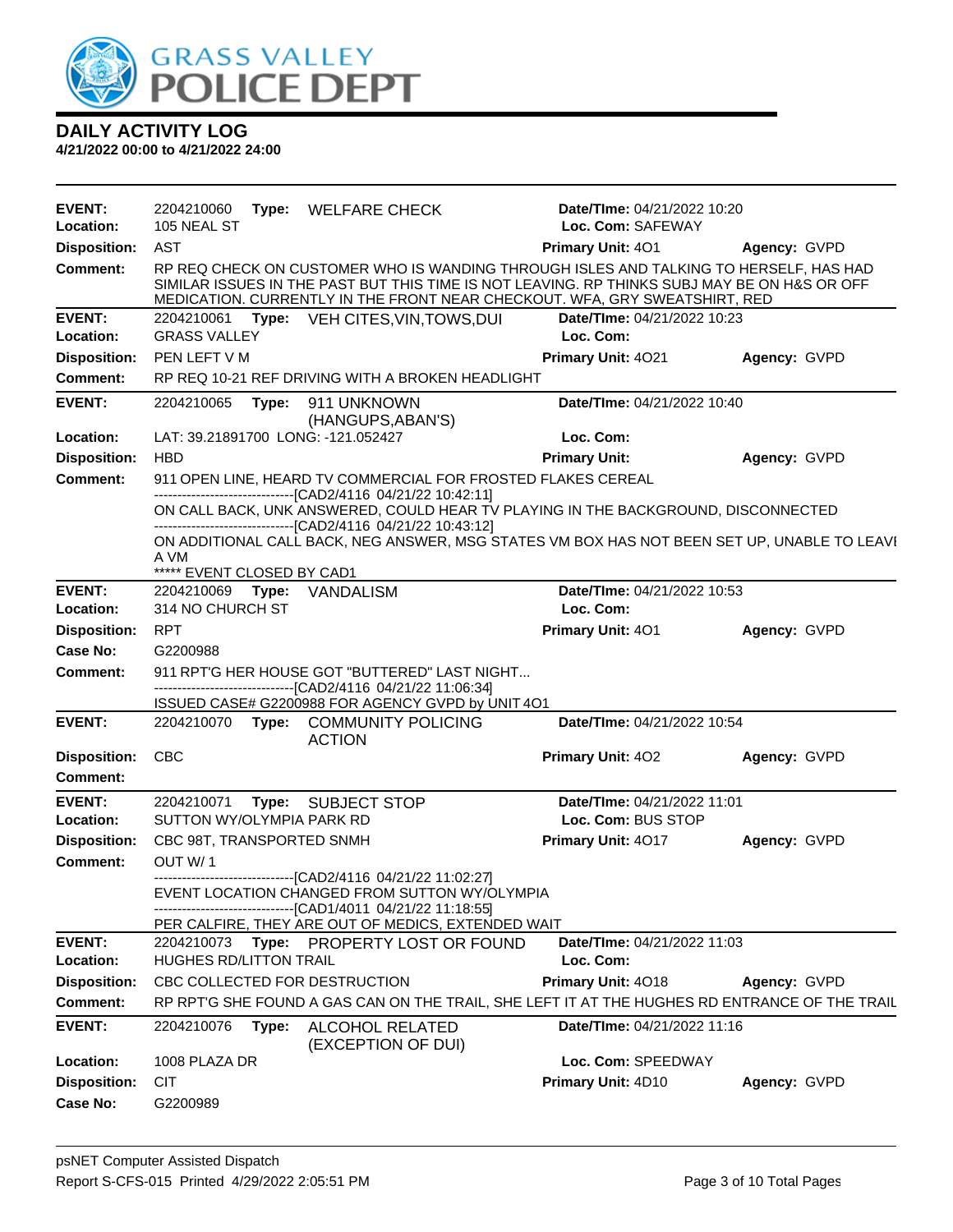

| Comment:                               | RP RPTG HBD MALE SUBJ STUMBLING AROUND IN THE FRONT OF THE STORE.                                                                                                                                                                                                                          |                                 |                                                          |  |  |  |
|----------------------------------------|--------------------------------------------------------------------------------------------------------------------------------------------------------------------------------------------------------------------------------------------------------------------------------------------|---------------------------------|----------------------------------------------------------|--|--|--|
|                                        | ----------------------------[CAD1/4011_04/21/22 11:16:39]<br>RED COAT, BLK BACKPACK.                                                                                                                                                                                                       |                                 |                                                          |  |  |  |
|                                        |                                                                                                                                                                                                                                                                                            |                                 |                                                          |  |  |  |
|                                        | -------------------------------[CAD1/4011_04/21/22_11:20:19]<br>PER RP, THE SU IS STILL IN FRONT OF THE STORE, SO HBD THAT HE "CANNOT NAVIGATE"<br>------------------------------[CAD1/4011_04/21/22_11:34:32]<br>10-39 ER<br>-------------------------------[CAD2/4116 04/21/22 11:35:09] |                                 |                                                          |  |  |  |
|                                        |                                                                                                                                                                                                                                                                                            |                                 |                                                          |  |  |  |
|                                        |                                                                                                                                                                                                                                                                                            |                                 |                                                          |  |  |  |
|                                        | ISSUED CASE# G2200989 FOR AGENCY GVPD by UNIT 4D10                                                                                                                                                                                                                                         |                                 |                                                          |  |  |  |
| <b>EVENT:</b>                          | 2204210084    Type: 911    UNKNOWN                                                                                                                                                                                                                                                         | Date/TIme: 04/21/2022 12:00     |                                                          |  |  |  |
| Location:                              | (HANGUPS, ABAN'S)<br>LAT: 39.2008600 LONG: -121.056772                                                                                                                                                                                                                                     | Loc. Com:                       |                                                          |  |  |  |
| <b>Disposition:</b>                    | <b>HBD</b>                                                                                                                                                                                                                                                                                 | <b>Primary Unit:</b>            | Agency: GVPD                                             |  |  |  |
| <b>Comment:</b>                        | 911 HANGUP/UNABLE TO LEAVE MSG                                                                                                                                                                                                                                                             |                                 |                                                          |  |  |  |
|                                        | ***** EVENT CLOSED BY CAD2                                                                                                                                                                                                                                                                 |                                 |                                                          |  |  |  |
| <b>EVENT:</b>                          | 2204210086 Type: ALL OTHERS<br>129 S AUBURN ST                                                                                                                                                                                                                                             | Date/TIme: 04/21/2022 12:11     |                                                          |  |  |  |
| Location:<br><b>Disposition:</b>       | <b>CBC</b>                                                                                                                                                                                                                                                                                 | Primary Unit: 4018              | Loc. Com: GRASS VALLEY POLICE DEPARTMENT<br>Agency: GVPD |  |  |  |
| Comment:                               | LOBBY CTC                                                                                                                                                                                                                                                                                  |                                 |                                                          |  |  |  |
|                                        | ------------------------[CAD2/4116 04/21/22 12:11:50]                                                                                                                                                                                                                                      |                                 |                                                          |  |  |  |
|                                        | EVENT LOCATION CHANGED FROM GVPD                                                                                                                                                                                                                                                           |                                 |                                                          |  |  |  |
| <b>EVENT:</b>                          | 2204210089 Type: ORDINANCES<br>(COUNTY/MUNICIPAL)                                                                                                                                                                                                                                          | Date/TIme: 04/21/2022 12:20     |                                                          |  |  |  |
| Location:                              | 123 W MCKNIGHT WY                                                                                                                                                                                                                                                                          |                                 | Loc. Com: BIG 5 SPORTING GOODS                           |  |  |  |
| <b>Disposition:</b>                    | CBC SUBJS MOVING ALONG                                                                                                                                                                                                                                                                     | Primary Unit: 4018              | Agency: GVPD                                             |  |  |  |
| <b>Comment:</b>                        | RP RPTG PANHANDLERS IFO THE STORE                                                                                                                                                                                                                                                          |                                 |                                                          |  |  |  |
| <b>EVENT:</b>                          | 2204210090<br>Type:<br><b>COMMUNITY POLICING</b><br><b>ACTION</b>                                                                                                                                                                                                                          |                                 | Date/TIme: 04/21/2022 12:22                              |  |  |  |
| Location:                              | 905 W MAIN ST                                                                                                                                                                                                                                                                              | Loc. Com:                       |                                                          |  |  |  |
| <b>Disposition:</b>                    | <b>RPT</b>                                                                                                                                                                                                                                                                                 | Primary Unit: 4D16              | Agency: GVPD                                             |  |  |  |
| Case No:                               | G2200990                                                                                                                                                                                                                                                                                   |                                 |                                                          |  |  |  |
| <b>Comment:</b>                        | -------------------------------[CAD2/4116 04/21/22 12:22:35]                                                                                                                                                                                                                               |                                 |                                                          |  |  |  |
| <b>EVENT:</b>                          | ISSUED CASE# G2200990 FOR AGENCY GVPD by UNIT 4D16<br>2204210098 Type: ALL OTHERS                                                                                                                                                                                                          | Date/TIme: 04/21/2022 12:41     |                                                          |  |  |  |
| Location:                              | 339 EA MARYLAND DR                                                                                                                                                                                                                                                                         | Loc. Com:                       |                                                          |  |  |  |
| <b>Disposition:</b>                    | CBC                                                                                                                                                                                                                                                                                        | Primary Unit: 4021              | Agency: GVPD                                             |  |  |  |
| <b>Comment:</b>                        | RP REQ 10-21 REF ISSUES WITH HIS LANDLORD                                                                                                                                                                                                                                                  |                                 |                                                          |  |  |  |
| <b>EVENT:</b>                          | 2204210100<br><b>Type:</b> VEHICLE STOP                                                                                                                                                                                                                                                    | Date/TIme: 04/21/2022 12:50     |                                                          |  |  |  |
| Location:                              | SUTTON WY/DORSEY DR                                                                                                                                                                                                                                                                        | Loc. Com:                       |                                                          |  |  |  |
| <b>Disposition:</b>                    | WA                                                                                                                                                                                                                                                                                         | Primary Unit: 4018              | Agency: GVPD                                             |  |  |  |
| <b>Comment:</b>                        | License: 4ZZN071<br>---------------------[CAD2/4116_04/21/22 12:52:11]                                                                                                                                                                                                                     |                                 |                                                          |  |  |  |
|                                        | EVENT LOCATION CHANGED FROM SUTTON/DORSEY                                                                                                                                                                                                                                                  |                                 |                                                          |  |  |  |
| <b>EVENT:</b>                          | 2204210102 Type: FRAUD                                                                                                                                                                                                                                                                     | Date/TIme: 04/21/2022 12:52     |                                                          |  |  |  |
| Location:                              | 179 CELESTA DR                                                                                                                                                                                                                                                                             | Loc. Com:<br>Primary Unit: 4021 |                                                          |  |  |  |
| <b>Disposition:</b><br><b>Case No:</b> | G2200991                                                                                                                                                                                                                                                                                   |                                 | Agency: GVPD                                             |  |  |  |
| Comment:                               | RP IN THE GVPD LOBBY REQ CTC FOR A FRAUD RPT                                                                                                                                                                                                                                               |                                 |                                                          |  |  |  |
|                                        | ----------------------------[CAD2/4116_04/21/22_13:23:05]                                                                                                                                                                                                                                  |                                 |                                                          |  |  |  |
|                                        | ISSUED CASE# G2200991 FOR AGENCY GVPD by UNIT 4D10                                                                                                                                                                                                                                         |                                 |                                                          |  |  |  |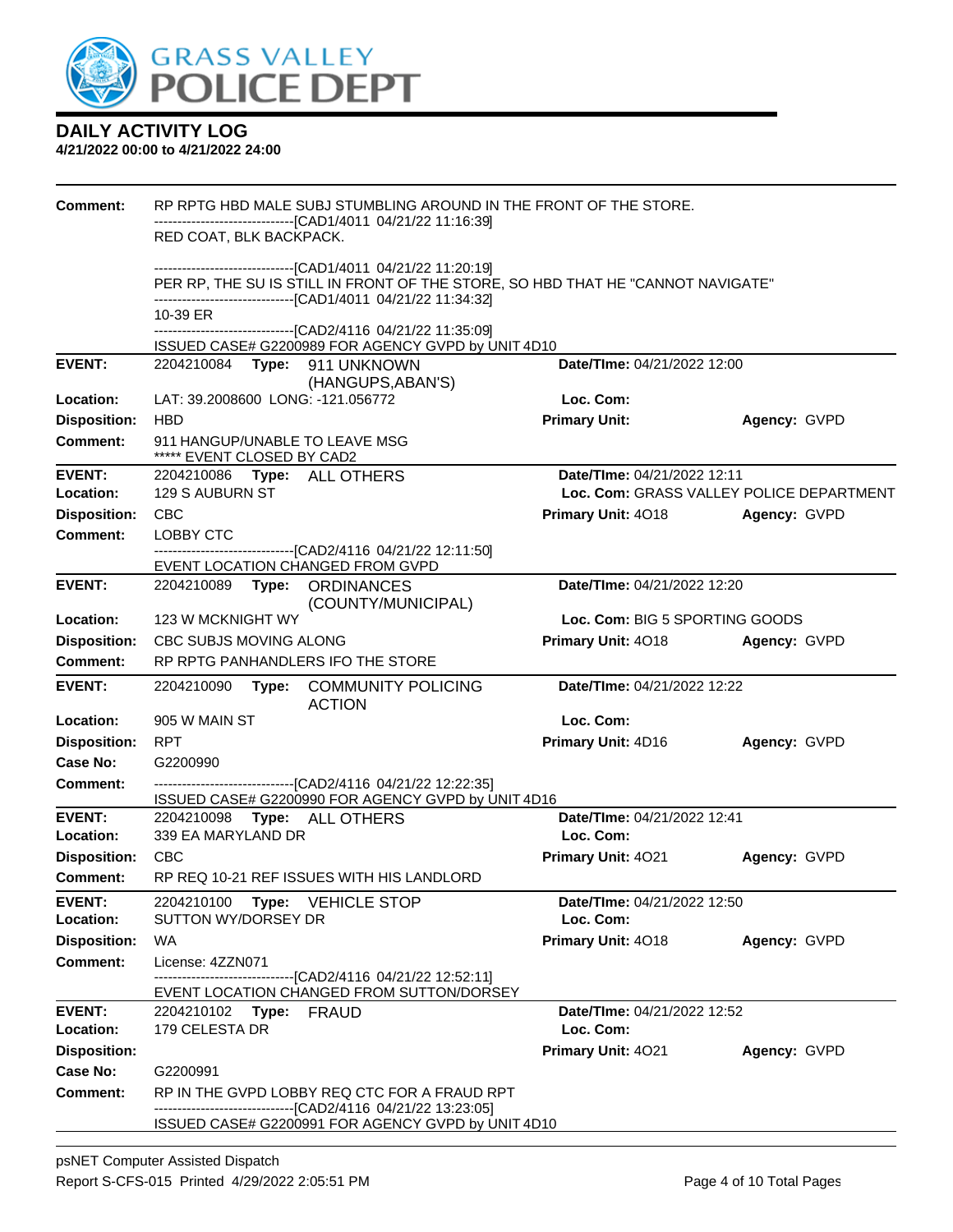

| Loc. Com:<br>Location:<br>193 GLENBROOK DR<br><b>Disposition:</b><br><b>PEN</b><br>Primary Unit: 4021<br>Agency: GVPD<br>RP REQG 10-21 REF HARRASSMENT FROM EX AND HIS GF.<br><b>Comment:</b><br><b>EVENT:</b><br>Date/TIme: 04/21/2022 14:24<br>2204210122<br>Type:<br>DISTURBANCE (NOISE,<br>MUSIC, VERBAL, BARKI<br>Loc. Com: SILVER SPRINGS SCHOOL<br>Location:<br>140 PARK AV<br>Primary Unit: 4018<br><b>Disposition:</b><br>CIT JUV RELEASED TO PARENTS<br>Agency: GVPD<br>Case No:<br>G2200993<br>415P BETWEEN TWO FEMALE J'S IFO THE MAIN OFFICE<br><b>Comment:</b><br>-------------------------[CAD3/4056_04/21/22 14:31:34]<br>10-39 CALFIRE<br>-------------------------------[CAD2/4116 04/21/22 14:38:00]<br>ISSUED CASE# G2200993 FOR AGENCY GVPD by UNIT 4O18<br>Date/TIme: 04/21/2022 14:33<br><b>EVENT:</b><br>2204210126 Type: WELFARE CHECK<br>107 CATHERINE LN<br>Loc. Com: WOLF CREEK CARE CENTER<br>Location:<br><b>Disposition:</b><br><b>HBD</b><br><b>Primary Unit:</b><br>Agency: GVPD<br>911 FROM STAFF REQ ASSISTANCE WITH A80YOA PATIENT WHO SUFFERS FROM DEMENTIA AND IS<br><b>Comment:</b><br>REFUING TO COME BACK INSIDE THE FACILITY<br>---------------------------------[CAD3/4056 04/21/22 14:34:16]<br>10-22, SHE DECIDED TO COME INSIDE<br>***** EVENT CLOSED BY CAD3<br><b>EVENT:</b><br>Date/TIme: 04/21/2022 14:39<br>2204210127 Type: FRAUD<br>129 W MCKNIGHT WY<br>Loc. Com: SPD<br>Location:<br><b>RPT</b><br>Primary Unit: 4021<br><b>Disposition:</b><br>Agency: GVPD<br>Case No:<br>G2200994<br>RP REQG 10-21 REF FRAUD<br><b>Comment:</b><br>-----------------------[CAD2/4116 04/21/22 15:12:38]<br>ISSUED CASE# G2200994 FOR AGENCY GVPD by UNIT 4O21<br><b>EVENT:</b><br>Date/TIme: 04/21/2022 14:43<br>2204210128 Type: SUBJECT STOP<br>1100 BLK SUTTON<br>Loc. Com:<br>Location:<br><b>Disposition:</b><br>Primary Unit: 4017<br>CBC 98T<br>Agency: GVPD<br>OUT W/2<br>Comment:<br><b>EVENT:</b><br>Date/TIme: 04/21/2022 14:56<br>2204210131<br><b>COMMUNITY POLICING</b><br>Type:<br><b>ACTION</b><br><b>Disposition:</b><br><b>CBC</b><br>Primary Unit: 402<br>Agency: GVPD<br><b>Comment:</b><br><b>EVENT:</b><br>2204210134<br>ALL OTHERS<br>Date/TIme: 04/21/2022 15:23<br>Type:<br>129 S AUBURN ST<br>Loc. Com: GRASS VALLEY POLICE DEPARTMENT<br>Location:<br><b>Disposition:</b><br><b>CBC</b><br><b>Primary Unit: 402</b><br>Agency: GVPD<br><b>Comment:</b><br>W 1 IN THE LOBBY<br>--------------------------[CAD3/4056_04/21/22_15:25:08]<br>EVENT LOCATION CHANGED FROM 129 S AUBURN<br>Date/TIme: 04/21/2022 15:38<br><b>EVENT:</b><br>Type:<br><b>COMMUNITY POLICING</b><br>2204210135<br><b>ACTION</b><br>600 BLK IDAHO MARYLAND<br>Loc. Com:<br>Location:<br><b>Disposition:</b><br>CBC 98T<br>Primary Unit: 4017<br>Agency: GVPD<br><b>Comment:</b><br>ON FOOT DIRT TURNOUT | <b>EVENT:</b> | 2204210112 | Type: | DISTURBANCE (NOISE,<br>MUSIC, VERBAL, BARKI | Date/TIme: 04/21/2022 13:26 |  |  |
|----------------------------------------------------------------------------------------------------------------------------------------------------------------------------------------------------------------------------------------------------------------------------------------------------------------------------------------------------------------------------------------------------------------------------------------------------------------------------------------------------------------------------------------------------------------------------------------------------------------------------------------------------------------------------------------------------------------------------------------------------------------------------------------------------------------------------------------------------------------------------------------------------------------------------------------------------------------------------------------------------------------------------------------------------------------------------------------------------------------------------------------------------------------------------------------------------------------------------------------------------------------------------------------------------------------------------------------------------------------------------------------------------------------------------------------------------------------------------------------------------------------------------------------------------------------------------------------------------------------------------------------------------------------------------------------------------------------------------------------------------------------------------------------------------------------------------------------------------------------------------------------------------------------------------------------------------------------------------------------------------------------------------------------------------------------------------------------------------------------------------------------------------------------------------------------------------------------------------------------------------------------------------------------------------------------------------------------------------------------------------------------------------------------------------------------------------------------------------------------------------------------------------------------------------------------------------------------------------------------------------------------------------------------------------------------------------------------------------------------------------------------------------------------------------------------------------------------------------|---------------|------------|-------|---------------------------------------------|-----------------------------|--|--|
|                                                                                                                                                                                                                                                                                                                                                                                                                                                                                                                                                                                                                                                                                                                                                                                                                                                                                                                                                                                                                                                                                                                                                                                                                                                                                                                                                                                                                                                                                                                                                                                                                                                                                                                                                                                                                                                                                                                                                                                                                                                                                                                                                                                                                                                                                                                                                                                                                                                                                                                                                                                                                                                                                                                                                                                                                                                    |               |            |       |                                             |                             |  |  |
|                                                                                                                                                                                                                                                                                                                                                                                                                                                                                                                                                                                                                                                                                                                                                                                                                                                                                                                                                                                                                                                                                                                                                                                                                                                                                                                                                                                                                                                                                                                                                                                                                                                                                                                                                                                                                                                                                                                                                                                                                                                                                                                                                                                                                                                                                                                                                                                                                                                                                                                                                                                                                                                                                                                                                                                                                                                    |               |            |       |                                             |                             |  |  |
|                                                                                                                                                                                                                                                                                                                                                                                                                                                                                                                                                                                                                                                                                                                                                                                                                                                                                                                                                                                                                                                                                                                                                                                                                                                                                                                                                                                                                                                                                                                                                                                                                                                                                                                                                                                                                                                                                                                                                                                                                                                                                                                                                                                                                                                                                                                                                                                                                                                                                                                                                                                                                                                                                                                                                                                                                                                    |               |            |       |                                             |                             |  |  |
|                                                                                                                                                                                                                                                                                                                                                                                                                                                                                                                                                                                                                                                                                                                                                                                                                                                                                                                                                                                                                                                                                                                                                                                                                                                                                                                                                                                                                                                                                                                                                                                                                                                                                                                                                                                                                                                                                                                                                                                                                                                                                                                                                                                                                                                                                                                                                                                                                                                                                                                                                                                                                                                                                                                                                                                                                                                    |               |            |       |                                             |                             |  |  |
|                                                                                                                                                                                                                                                                                                                                                                                                                                                                                                                                                                                                                                                                                                                                                                                                                                                                                                                                                                                                                                                                                                                                                                                                                                                                                                                                                                                                                                                                                                                                                                                                                                                                                                                                                                                                                                                                                                                                                                                                                                                                                                                                                                                                                                                                                                                                                                                                                                                                                                                                                                                                                                                                                                                                                                                                                                                    |               |            |       |                                             |                             |  |  |
|                                                                                                                                                                                                                                                                                                                                                                                                                                                                                                                                                                                                                                                                                                                                                                                                                                                                                                                                                                                                                                                                                                                                                                                                                                                                                                                                                                                                                                                                                                                                                                                                                                                                                                                                                                                                                                                                                                                                                                                                                                                                                                                                                                                                                                                                                                                                                                                                                                                                                                                                                                                                                                                                                                                                                                                                                                                    |               |            |       |                                             |                             |  |  |
|                                                                                                                                                                                                                                                                                                                                                                                                                                                                                                                                                                                                                                                                                                                                                                                                                                                                                                                                                                                                                                                                                                                                                                                                                                                                                                                                                                                                                                                                                                                                                                                                                                                                                                                                                                                                                                                                                                                                                                                                                                                                                                                                                                                                                                                                                                                                                                                                                                                                                                                                                                                                                                                                                                                                                                                                                                                    |               |            |       |                                             |                             |  |  |
|                                                                                                                                                                                                                                                                                                                                                                                                                                                                                                                                                                                                                                                                                                                                                                                                                                                                                                                                                                                                                                                                                                                                                                                                                                                                                                                                                                                                                                                                                                                                                                                                                                                                                                                                                                                                                                                                                                                                                                                                                                                                                                                                                                                                                                                                                                                                                                                                                                                                                                                                                                                                                                                                                                                                                                                                                                                    |               |            |       |                                             |                             |  |  |
|                                                                                                                                                                                                                                                                                                                                                                                                                                                                                                                                                                                                                                                                                                                                                                                                                                                                                                                                                                                                                                                                                                                                                                                                                                                                                                                                                                                                                                                                                                                                                                                                                                                                                                                                                                                                                                                                                                                                                                                                                                                                                                                                                                                                                                                                                                                                                                                                                                                                                                                                                                                                                                                                                                                                                                                                                                                    |               |            |       |                                             |                             |  |  |
|                                                                                                                                                                                                                                                                                                                                                                                                                                                                                                                                                                                                                                                                                                                                                                                                                                                                                                                                                                                                                                                                                                                                                                                                                                                                                                                                                                                                                                                                                                                                                                                                                                                                                                                                                                                                                                                                                                                                                                                                                                                                                                                                                                                                                                                                                                                                                                                                                                                                                                                                                                                                                                                                                                                                                                                                                                                    |               |            |       |                                             |                             |  |  |
|                                                                                                                                                                                                                                                                                                                                                                                                                                                                                                                                                                                                                                                                                                                                                                                                                                                                                                                                                                                                                                                                                                                                                                                                                                                                                                                                                                                                                                                                                                                                                                                                                                                                                                                                                                                                                                                                                                                                                                                                                                                                                                                                                                                                                                                                                                                                                                                                                                                                                                                                                                                                                                                                                                                                                                                                                                                    |               |            |       |                                             |                             |  |  |
|                                                                                                                                                                                                                                                                                                                                                                                                                                                                                                                                                                                                                                                                                                                                                                                                                                                                                                                                                                                                                                                                                                                                                                                                                                                                                                                                                                                                                                                                                                                                                                                                                                                                                                                                                                                                                                                                                                                                                                                                                                                                                                                                                                                                                                                                                                                                                                                                                                                                                                                                                                                                                                                                                                                                                                                                                                                    |               |            |       |                                             |                             |  |  |
|                                                                                                                                                                                                                                                                                                                                                                                                                                                                                                                                                                                                                                                                                                                                                                                                                                                                                                                                                                                                                                                                                                                                                                                                                                                                                                                                                                                                                                                                                                                                                                                                                                                                                                                                                                                                                                                                                                                                                                                                                                                                                                                                                                                                                                                                                                                                                                                                                                                                                                                                                                                                                                                                                                                                                                                                                                                    |               |            |       |                                             |                             |  |  |
|                                                                                                                                                                                                                                                                                                                                                                                                                                                                                                                                                                                                                                                                                                                                                                                                                                                                                                                                                                                                                                                                                                                                                                                                                                                                                                                                                                                                                                                                                                                                                                                                                                                                                                                                                                                                                                                                                                                                                                                                                                                                                                                                                                                                                                                                                                                                                                                                                                                                                                                                                                                                                                                                                                                                                                                                                                                    |               |            |       |                                             |                             |  |  |
|                                                                                                                                                                                                                                                                                                                                                                                                                                                                                                                                                                                                                                                                                                                                                                                                                                                                                                                                                                                                                                                                                                                                                                                                                                                                                                                                                                                                                                                                                                                                                                                                                                                                                                                                                                                                                                                                                                                                                                                                                                                                                                                                                                                                                                                                                                                                                                                                                                                                                                                                                                                                                                                                                                                                                                                                                                                    |               |            |       |                                             |                             |  |  |
|                                                                                                                                                                                                                                                                                                                                                                                                                                                                                                                                                                                                                                                                                                                                                                                                                                                                                                                                                                                                                                                                                                                                                                                                                                                                                                                                                                                                                                                                                                                                                                                                                                                                                                                                                                                                                                                                                                                                                                                                                                                                                                                                                                                                                                                                                                                                                                                                                                                                                                                                                                                                                                                                                                                                                                                                                                                    |               |            |       |                                             |                             |  |  |
|                                                                                                                                                                                                                                                                                                                                                                                                                                                                                                                                                                                                                                                                                                                                                                                                                                                                                                                                                                                                                                                                                                                                                                                                                                                                                                                                                                                                                                                                                                                                                                                                                                                                                                                                                                                                                                                                                                                                                                                                                                                                                                                                                                                                                                                                                                                                                                                                                                                                                                                                                                                                                                                                                                                                                                                                                                                    |               |            |       |                                             |                             |  |  |
|                                                                                                                                                                                                                                                                                                                                                                                                                                                                                                                                                                                                                                                                                                                                                                                                                                                                                                                                                                                                                                                                                                                                                                                                                                                                                                                                                                                                                                                                                                                                                                                                                                                                                                                                                                                                                                                                                                                                                                                                                                                                                                                                                                                                                                                                                                                                                                                                                                                                                                                                                                                                                                                                                                                                                                                                                                                    |               |            |       |                                             |                             |  |  |
|                                                                                                                                                                                                                                                                                                                                                                                                                                                                                                                                                                                                                                                                                                                                                                                                                                                                                                                                                                                                                                                                                                                                                                                                                                                                                                                                                                                                                                                                                                                                                                                                                                                                                                                                                                                                                                                                                                                                                                                                                                                                                                                                                                                                                                                                                                                                                                                                                                                                                                                                                                                                                                                                                                                                                                                                                                                    |               |            |       |                                             |                             |  |  |
|                                                                                                                                                                                                                                                                                                                                                                                                                                                                                                                                                                                                                                                                                                                                                                                                                                                                                                                                                                                                                                                                                                                                                                                                                                                                                                                                                                                                                                                                                                                                                                                                                                                                                                                                                                                                                                                                                                                                                                                                                                                                                                                                                                                                                                                                                                                                                                                                                                                                                                                                                                                                                                                                                                                                                                                                                                                    |               |            |       |                                             |                             |  |  |
|                                                                                                                                                                                                                                                                                                                                                                                                                                                                                                                                                                                                                                                                                                                                                                                                                                                                                                                                                                                                                                                                                                                                                                                                                                                                                                                                                                                                                                                                                                                                                                                                                                                                                                                                                                                                                                                                                                                                                                                                                                                                                                                                                                                                                                                                                                                                                                                                                                                                                                                                                                                                                                                                                                                                                                                                                                                    |               |            |       |                                             |                             |  |  |
|                                                                                                                                                                                                                                                                                                                                                                                                                                                                                                                                                                                                                                                                                                                                                                                                                                                                                                                                                                                                                                                                                                                                                                                                                                                                                                                                                                                                                                                                                                                                                                                                                                                                                                                                                                                                                                                                                                                                                                                                                                                                                                                                                                                                                                                                                                                                                                                                                                                                                                                                                                                                                                                                                                                                                                                                                                                    |               |            |       |                                             |                             |  |  |
|                                                                                                                                                                                                                                                                                                                                                                                                                                                                                                                                                                                                                                                                                                                                                                                                                                                                                                                                                                                                                                                                                                                                                                                                                                                                                                                                                                                                                                                                                                                                                                                                                                                                                                                                                                                                                                                                                                                                                                                                                                                                                                                                                                                                                                                                                                                                                                                                                                                                                                                                                                                                                                                                                                                                                                                                                                                    |               |            |       |                                             |                             |  |  |
|                                                                                                                                                                                                                                                                                                                                                                                                                                                                                                                                                                                                                                                                                                                                                                                                                                                                                                                                                                                                                                                                                                                                                                                                                                                                                                                                                                                                                                                                                                                                                                                                                                                                                                                                                                                                                                                                                                                                                                                                                                                                                                                                                                                                                                                                                                                                                                                                                                                                                                                                                                                                                                                                                                                                                                                                                                                    |               |            |       |                                             |                             |  |  |
|                                                                                                                                                                                                                                                                                                                                                                                                                                                                                                                                                                                                                                                                                                                                                                                                                                                                                                                                                                                                                                                                                                                                                                                                                                                                                                                                                                                                                                                                                                                                                                                                                                                                                                                                                                                                                                                                                                                                                                                                                                                                                                                                                                                                                                                                                                                                                                                                                                                                                                                                                                                                                                                                                                                                                                                                                                                    |               |            |       |                                             |                             |  |  |
|                                                                                                                                                                                                                                                                                                                                                                                                                                                                                                                                                                                                                                                                                                                                                                                                                                                                                                                                                                                                                                                                                                                                                                                                                                                                                                                                                                                                                                                                                                                                                                                                                                                                                                                                                                                                                                                                                                                                                                                                                                                                                                                                                                                                                                                                                                                                                                                                                                                                                                                                                                                                                                                                                                                                                                                                                                                    |               |            |       |                                             |                             |  |  |
|                                                                                                                                                                                                                                                                                                                                                                                                                                                                                                                                                                                                                                                                                                                                                                                                                                                                                                                                                                                                                                                                                                                                                                                                                                                                                                                                                                                                                                                                                                                                                                                                                                                                                                                                                                                                                                                                                                                                                                                                                                                                                                                                                                                                                                                                                                                                                                                                                                                                                                                                                                                                                                                                                                                                                                                                                                                    |               |            |       |                                             |                             |  |  |
|                                                                                                                                                                                                                                                                                                                                                                                                                                                                                                                                                                                                                                                                                                                                                                                                                                                                                                                                                                                                                                                                                                                                                                                                                                                                                                                                                                                                                                                                                                                                                                                                                                                                                                                                                                                                                                                                                                                                                                                                                                                                                                                                                                                                                                                                                                                                                                                                                                                                                                                                                                                                                                                                                                                                                                                                                                                    |               |            |       |                                             |                             |  |  |
|                                                                                                                                                                                                                                                                                                                                                                                                                                                                                                                                                                                                                                                                                                                                                                                                                                                                                                                                                                                                                                                                                                                                                                                                                                                                                                                                                                                                                                                                                                                                                                                                                                                                                                                                                                                                                                                                                                                                                                                                                                                                                                                                                                                                                                                                                                                                                                                                                                                                                                                                                                                                                                                                                                                                                                                                                                                    |               |            |       |                                             |                             |  |  |
|                                                                                                                                                                                                                                                                                                                                                                                                                                                                                                                                                                                                                                                                                                                                                                                                                                                                                                                                                                                                                                                                                                                                                                                                                                                                                                                                                                                                                                                                                                                                                                                                                                                                                                                                                                                                                                                                                                                                                                                                                                                                                                                                                                                                                                                                                                                                                                                                                                                                                                                                                                                                                                                                                                                                                                                                                                                    |               |            |       |                                             |                             |  |  |
|                                                                                                                                                                                                                                                                                                                                                                                                                                                                                                                                                                                                                                                                                                                                                                                                                                                                                                                                                                                                                                                                                                                                                                                                                                                                                                                                                                                                                                                                                                                                                                                                                                                                                                                                                                                                                                                                                                                                                                                                                                                                                                                                                                                                                                                                                                                                                                                                                                                                                                                                                                                                                                                                                                                                                                                                                                                    |               |            |       |                                             |                             |  |  |
|                                                                                                                                                                                                                                                                                                                                                                                                                                                                                                                                                                                                                                                                                                                                                                                                                                                                                                                                                                                                                                                                                                                                                                                                                                                                                                                                                                                                                                                                                                                                                                                                                                                                                                                                                                                                                                                                                                                                                                                                                                                                                                                                                                                                                                                                                                                                                                                                                                                                                                                                                                                                                                                                                                                                                                                                                                                    |               |            |       |                                             |                             |  |  |
|                                                                                                                                                                                                                                                                                                                                                                                                                                                                                                                                                                                                                                                                                                                                                                                                                                                                                                                                                                                                                                                                                                                                                                                                                                                                                                                                                                                                                                                                                                                                                                                                                                                                                                                                                                                                                                                                                                                                                                                                                                                                                                                                                                                                                                                                                                                                                                                                                                                                                                                                                                                                                                                                                                                                                                                                                                                    |               |            |       |                                             |                             |  |  |
|                                                                                                                                                                                                                                                                                                                                                                                                                                                                                                                                                                                                                                                                                                                                                                                                                                                                                                                                                                                                                                                                                                                                                                                                                                                                                                                                                                                                                                                                                                                                                                                                                                                                                                                                                                                                                                                                                                                                                                                                                                                                                                                                                                                                                                                                                                                                                                                                                                                                                                                                                                                                                                                                                                                                                                                                                                                    |               |            |       |                                             |                             |  |  |
|                                                                                                                                                                                                                                                                                                                                                                                                                                                                                                                                                                                                                                                                                                                                                                                                                                                                                                                                                                                                                                                                                                                                                                                                                                                                                                                                                                                                                                                                                                                                                                                                                                                                                                                                                                                                                                                                                                                                                                                                                                                                                                                                                                                                                                                                                                                                                                                                                                                                                                                                                                                                                                                                                                                                                                                                                                                    |               |            |       |                                             |                             |  |  |
|                                                                                                                                                                                                                                                                                                                                                                                                                                                                                                                                                                                                                                                                                                                                                                                                                                                                                                                                                                                                                                                                                                                                                                                                                                                                                                                                                                                                                                                                                                                                                                                                                                                                                                                                                                                                                                                                                                                                                                                                                                                                                                                                                                                                                                                                                                                                                                                                                                                                                                                                                                                                                                                                                                                                                                                                                                                    |               |            |       |                                             |                             |  |  |
|                                                                                                                                                                                                                                                                                                                                                                                                                                                                                                                                                                                                                                                                                                                                                                                                                                                                                                                                                                                                                                                                                                                                                                                                                                                                                                                                                                                                                                                                                                                                                                                                                                                                                                                                                                                                                                                                                                                                                                                                                                                                                                                                                                                                                                                                                                                                                                                                                                                                                                                                                                                                                                                                                                                                                                                                                                                    |               |            |       |                                             |                             |  |  |
|                                                                                                                                                                                                                                                                                                                                                                                                                                                                                                                                                                                                                                                                                                                                                                                                                                                                                                                                                                                                                                                                                                                                                                                                                                                                                                                                                                                                                                                                                                                                                                                                                                                                                                                                                                                                                                                                                                                                                                                                                                                                                                                                                                                                                                                                                                                                                                                                                                                                                                                                                                                                                                                                                                                                                                                                                                                    |               |            |       |                                             |                             |  |  |
|                                                                                                                                                                                                                                                                                                                                                                                                                                                                                                                                                                                                                                                                                                                                                                                                                                                                                                                                                                                                                                                                                                                                                                                                                                                                                                                                                                                                                                                                                                                                                                                                                                                                                                                                                                                                                                                                                                                                                                                                                                                                                                                                                                                                                                                                                                                                                                                                                                                                                                                                                                                                                                                                                                                                                                                                                                                    |               |            |       |                                             |                             |  |  |
|                                                                                                                                                                                                                                                                                                                                                                                                                                                                                                                                                                                                                                                                                                                                                                                                                                                                                                                                                                                                                                                                                                                                                                                                                                                                                                                                                                                                                                                                                                                                                                                                                                                                                                                                                                                                                                                                                                                                                                                                                                                                                                                                                                                                                                                                                                                                                                                                                                                                                                                                                                                                                                                                                                                                                                                                                                                    |               |            |       |                                             |                             |  |  |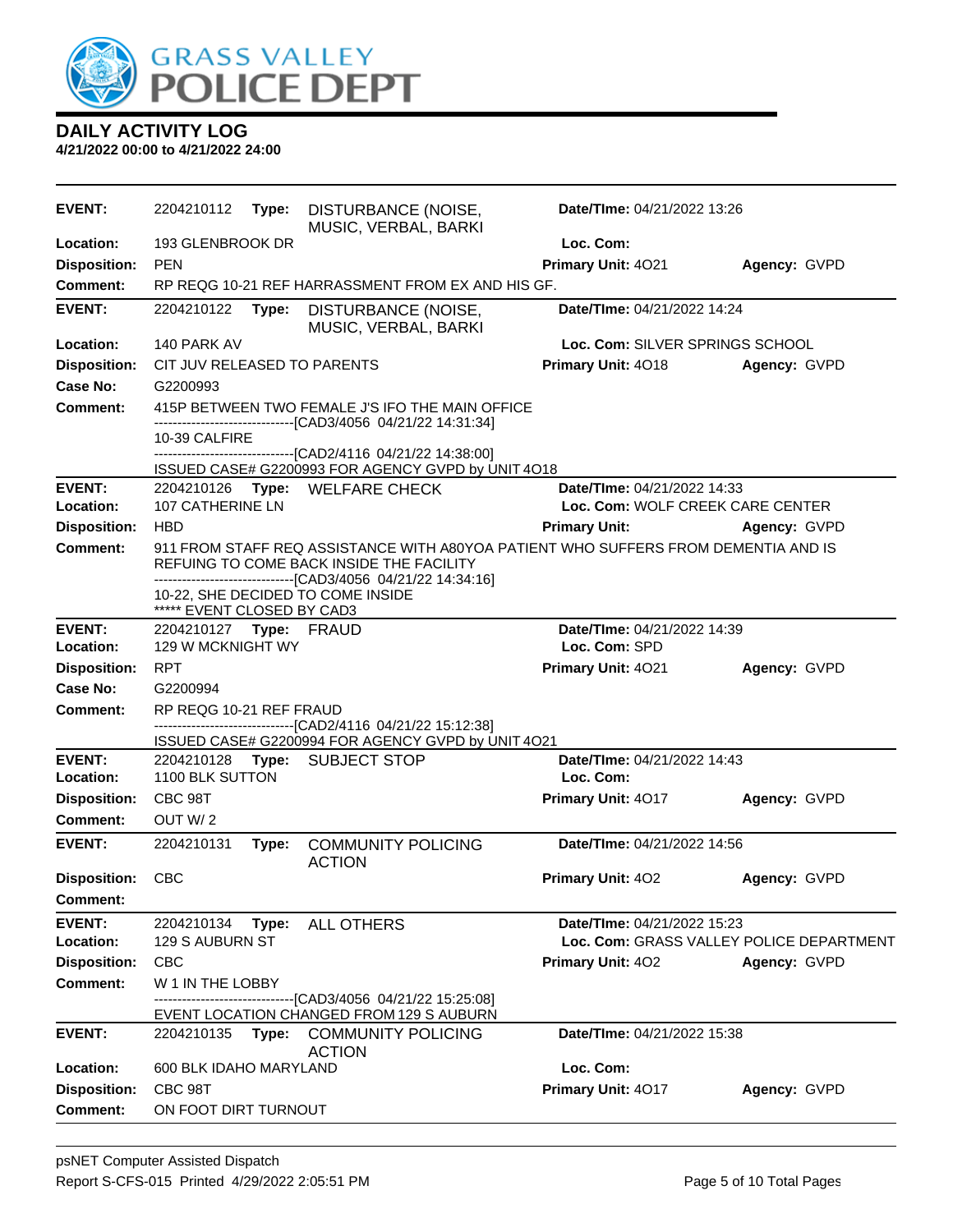

| <b>EVENT:</b>       | 2204210138<br>Date/TIme: 04/21/2022 15:52<br>Type:<br>911 UNKNOWN<br>(HANGUPS, ABAN'S)                                                                        |  |                                                                                                                                            |                             |                                          |  |
|---------------------|---------------------------------------------------------------------------------------------------------------------------------------------------------------|--|--------------------------------------------------------------------------------------------------------------------------------------------|-----------------------------|------------------------------------------|--|
| Location:           | 214 MILL ST                                                                                                                                                   |  |                                                                                                                                            | Loc. Com: WELLS FARGO       |                                          |  |
| <b>Disposition:</b> | <b>HBD</b>                                                                                                                                                    |  |                                                                                                                                            | <b>Primary Unit:</b>        | Agency: GVPD                             |  |
| <b>Comment:</b>     |                                                                                                                                                               |  | 911 STATED "WRONG NUMBER" AND DISCONNECTED.                                                                                                |                             |                                          |  |
|                     |                                                                                                                                                               |  | -------------------------------[CAD1/4011 04/21/22 15:52:55]                                                                               |                             |                                          |  |
|                     |                                                                                                                                                               |  | EVENT LOCATION CHANGED FROM LAT:39.21920100 LONG: -121.052352 GRASS VALLEY<br>-------------------------------[CAD1/4011 04/21/22 15:53:01] |                             |                                          |  |
|                     | ON CALL BACK, C4 ACCIDENTAL<br>***** EVENT CLOSED BY CAD1                                                                                                     |  |                                                                                                                                            |                             |                                          |  |
| <b>EVENT:</b>       | 2204210140                                                                                                                                                    |  | Type: CITIZEN ASSIST (CIVIL<br>STANDBY'S, LOCKOUT                                                                                          | Date/TIme: 04/21/2022 15:56 |                                          |  |
| Location:           | 1262 SUTTON WY                                                                                                                                                |  |                                                                                                                                            |                             | Loc. Com: HOSPITALITY HOUSE 530 271 7144 |  |
| <b>Disposition:</b> | CBC 98T CLEARED                                                                                                                                               |  |                                                                                                                                            | <b>Primary Unit: 4017</b>   | Agency: GVPD                             |  |
| Comment:            | <b>CLEARANCE</b>                                                                                                                                              |  |                                                                                                                                            |                             |                                          |  |
| <b>EVENT:</b>       | 2204210142                                                                                                                                                    |  | Type: GRAND THEFT AUTO                                                                                                                     | Date/TIme: 04/21/2022 15:58 |                                          |  |
| Location:           | 201 EA MAIN ST                                                                                                                                                |  |                                                                                                                                            | Loc. Com: ROBINSON GAS      |                                          |  |
| <b>Disposition:</b> | <b>CBC NEG 10851</b>                                                                                                                                          |  |                                                                                                                                            | <b>Primary Unit: 401</b>    | Agency: GVPD                             |  |
| Comment:            |                                                                                                                                                               |  | 911 CAN SEE HER 10851 TRAILER AT THE PUMPS                                                                                                 |                             |                                          |  |
|                     |                                                                                                                                                               |  | ---------------------------------[CAD1/4011 04/21/22 15:58:39]<br>WHI DODGE DURANGO TOWING THE TRAILER                                     |                             |                                          |  |
|                     | -------------------------------[CAD1/4011 04/21/22 15:58:57]                                                                                                  |  |                                                                                                                                            |                             |                                          |  |
|                     | SUSPECT VEH LP# 6CBL293                                                                                                                                       |  |                                                                                                                                            |                             |                                          |  |
|                     | ------------------------------[CAD1/4011_04/21/22_16:10:49]<br>INFO, UNK PLATE, STATING IT IS LIKELY REGISTERED TO GEICO AT THIS POINT. DISPATCH DISCONNECTED |  |                                                                                                                                            |                             |                                          |  |
|                     |                                                                                                                                                               |  |                                                                                                                                            |                             |                                          |  |
|                     |                                                                                                                                                               |  | ONCE OFFICERS WERE BEHIND VEH                                                                                                              |                             |                                          |  |
| <b>EVENT:</b>       | 2204210144                                                                                                                                                    |  | Type: VEHICLE STOP                                                                                                                         | Date/TIme: 04/21/2022 16:04 |                                          |  |
| Location:           | <b>TAYLORVILLE RD/WE MCKNIGHT WY</b>                                                                                                                          |  |                                                                                                                                            | Loc. Com:                   |                                          |  |
| <b>Disposition:</b> | ARA SUBJS ARRESTED 10851                                                                                                                                      |  |                                                                                                                                            | Primary Unit: 4D10          | Agency: GVPD                             |  |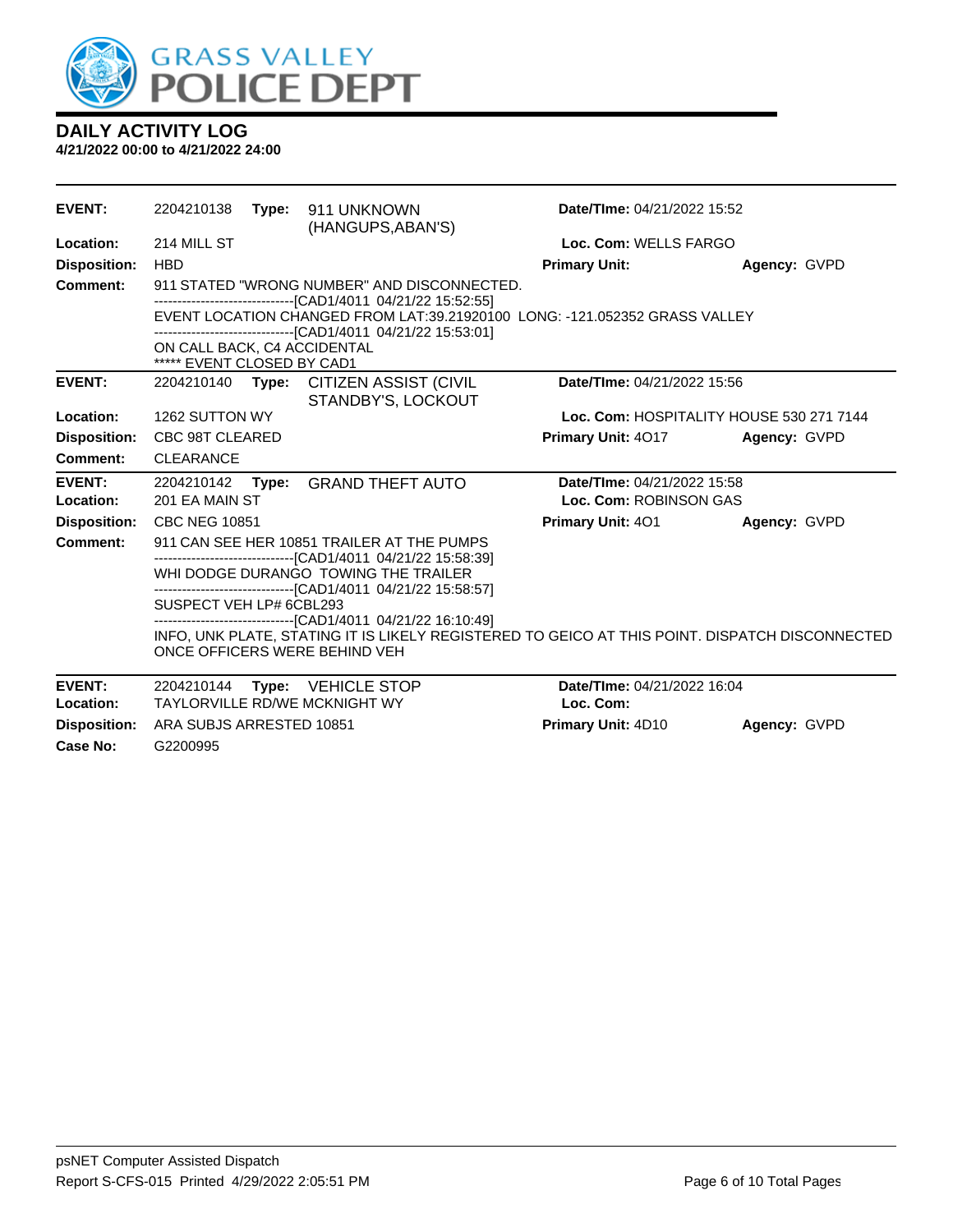

| Comment:            | License: 6CBL293 State: CA                                                                                                                                                                                                                          |                                          |                                           |  |  |  |  |  |  |
|---------------------|-----------------------------------------------------------------------------------------------------------------------------------------------------------------------------------------------------------------------------------------------------|------------------------------------------|-------------------------------------------|--|--|--|--|--|--|
|                     | ------------------------[CAD3/4056  04/21/22 16:04:20]<br>EVENT LOCATION CHANGED FROM TAYLORVILLE/MCCOURTNEY                                                                                                                                        |                                          |                                           |  |  |  |  |  |  |
|                     | -------------------------------[CAD3/4056 04/21/22 16:10:25]                                                                                                                                                                                        |                                          |                                           |  |  |  |  |  |  |
|                     | EVENT LOCATION CHANGED FROM TAYLORVILLE/MCKNIGHT<br>-------------------------------[CAD1/4011 04/21/22 16:12:50]                                                                                                                                    |                                          |                                           |  |  |  |  |  |  |
|                     | REF EVENT 2204210142<br>-------------------------------[CAD1/4011 04/21/22 16:19:28]                                                                                                                                                                |                                          |                                           |  |  |  |  |  |  |
|                     | CHP IN ROUTE<br>-------------------------------[CAD1/4011 04/21/22 16:48:32]                                                                                                                                                                        |                                          |                                           |  |  |  |  |  |  |
|                     | ISSUED CASE# G2200995 FOR AGENCY GVPD by UNIT 4D10<br>-------------------------------[CAD1/4011 04/21/22 16:49:40]                                                                                                                                  |                                          |                                           |  |  |  |  |  |  |
|                     | TOW ASSIGNED-GOLD COUNTRY TOW, 1025 IDAHO MARYLAND DR, GRASS VALLEY, 5309555653,<br>-------------------------------[CAD1/4011 04/21/22 16:49:49]<br>GOLD COUNTRY IN ROUTE FOR VOLVO<br>-------------------------------[CAD1/4011 04/21/22 16:50:32] |                                          |                                           |  |  |  |  |  |  |
|                     |                                                                                                                                                                                                                                                     |                                          |                                           |  |  |  |  |  |  |
|                     | TOW ASSIGNED-ADVANCED TOWING, 319 RAILROAD AVE, GRASS VALLEY, 5304775400,<br>-------------------------------[CAD1/4011 04/21/22 16:50:39]                                                                                                           |                                          |                                           |  |  |  |  |  |  |
|                     | ADVANCED IN ROUTE FOR THE DODGE                                                                                                                                                                                                                     |                                          |                                           |  |  |  |  |  |  |
|                     | ---------------------------------[CAD1/4011 04/21/22 17:22:13]<br>VOLVO ENTERED FCN/3702211103801                                                                                                                                                   |                                          |                                           |  |  |  |  |  |  |
|                     | --------------------------------[CAD3/4056 04/21/22 17:29:33]<br>LOCATE PLACED ON VEH                                                                                                                                                               |                                          |                                           |  |  |  |  |  |  |
|                     | ---------------------------------[CAD3/4056 04/21/22 17:38:35]<br>DURANGO ENTERED FCN/3702211103879                                                                                                                                                 |                                          |                                           |  |  |  |  |  |  |
| EVENT:              | 2204210166 Type: DISTURBANCE (NOISE,<br>MUSIC, VERBAL, BARKI                                                                                                                                                                                        | Date/TIme: 04/21/2022 17:45              |                                           |  |  |  |  |  |  |
| Location:           | 972 SUTTON WY                                                                                                                                                                                                                                       | Loc. Com: BEST WESTERN                   |                                           |  |  |  |  |  |  |
| <b>Disposition:</b> | <b>RPT</b>                                                                                                                                                                                                                                          | <b>Primary Unit: 401</b>                 | Agency: GVPD                              |  |  |  |  |  |  |
| <b>Case No:</b>     | G2200997                                                                                                                                                                                                                                            |                                          |                                           |  |  |  |  |  |  |
| <b>Comment:</b>     | 911 RPT'G DOG JUST TRIED TO ATTACK HIM, OWNER DID NOT TRY TO STOP IT AND WAS RUDE TO RP                                                                                                                                                             |                                          |                                           |  |  |  |  |  |  |
|                     | PARTIES SEPERATED.                                                                                                                                                                                                                                  |                                          |                                           |  |  |  |  |  |  |
|                     | WMA NFI WITH A PITBULL                                                                                                                                                                                                                              |                                          |                                           |  |  |  |  |  |  |
|                     | -------------------------------[CAD3/4056 04/21/22 18:07:00]<br>ISSUED CASE# G2200997 FOR AGENCY GVPD by UNIT 4O1                                                                                                                                   |                                          |                                           |  |  |  |  |  |  |
| <b>EVENT:</b>       | 2204210168 Type: FOLLOWUP                                                                                                                                                                                                                           | Date/TIme: 04/21/2022 18:01              |                                           |  |  |  |  |  |  |
| Location:           | 649 BUTLER ST                                                                                                                                                                                                                                       | Loc. Com:                                |                                           |  |  |  |  |  |  |
| <b>Disposition:</b> | <b>CBC</b>                                                                                                                                                                                                                                          | <b>Primary Unit: 4D10</b>                | Agency: GVPD                              |  |  |  |  |  |  |
| Comment:            | EVENT LOCATION CHANGED FROM 649 BUTLER                                                                                                                                                                                                              |                                          |                                           |  |  |  |  |  |  |
| <b>EVENT:</b>       | 2204210171<br>Type:<br>ALL OTHERS                                                                                                                                                                                                                   | Date/TIme: 04/21/2022 18:13              |                                           |  |  |  |  |  |  |
| Location:           | 155 GLASSON WY                                                                                                                                                                                                                                      |                                          | Loc. Com: SIERRA NEVADA MEMORIAL HOSPITAL |  |  |  |  |  |  |
| <b>Disposition:</b> | UTL WELFARE CHK BOLO ISSUED                                                                                                                                                                                                                         | <b>Primary Unit: 401</b>                 | Agency: GVPD                              |  |  |  |  |  |  |
| <b>Comment:</b>     | 11-46 SUBJ THAT GVPD BROUGHT IN JUST LEFT ON FOOT.                                                                                                                                                                                                  |                                          |                                           |  |  |  |  |  |  |
|                     | WASNT PLACED ON A HOLD YET HOWEVER WAS STATING THAT HE HASI1-46 IDEATIONS.<br>--[CAD1/4011 04/21/22 18:13:40]                                                                                                                                       |                                          |                                           |  |  |  |  |  |  |
|                     | SUBJ WASNT PLEASED THAT THEY WOULDNT LET HIM LEAVE TO EAT/ SMOKE                                                                                                                                                                                    |                                          |                                           |  |  |  |  |  |  |
| <b>EVENT:</b>       | 2204210172<br>Type:<br>DISTURBANCE (NOISE,<br>MUSIC, VERBAL, BARKI                                                                                                                                                                                  | Date/TIme: 04/21/2022 18:16              |                                           |  |  |  |  |  |  |
| Location:           | 1262 SUTTON WY                                                                                                                                                                                                                                      | Loc. Com: HOSPITALITY HOUSE 530 271 7144 |                                           |  |  |  |  |  |  |
| <b>Disposition:</b> | <b>CBC</b>                                                                                                                                                                                                                                          | Primary Unit: 4020                       | Agency: GVPD                              |  |  |  |  |  |  |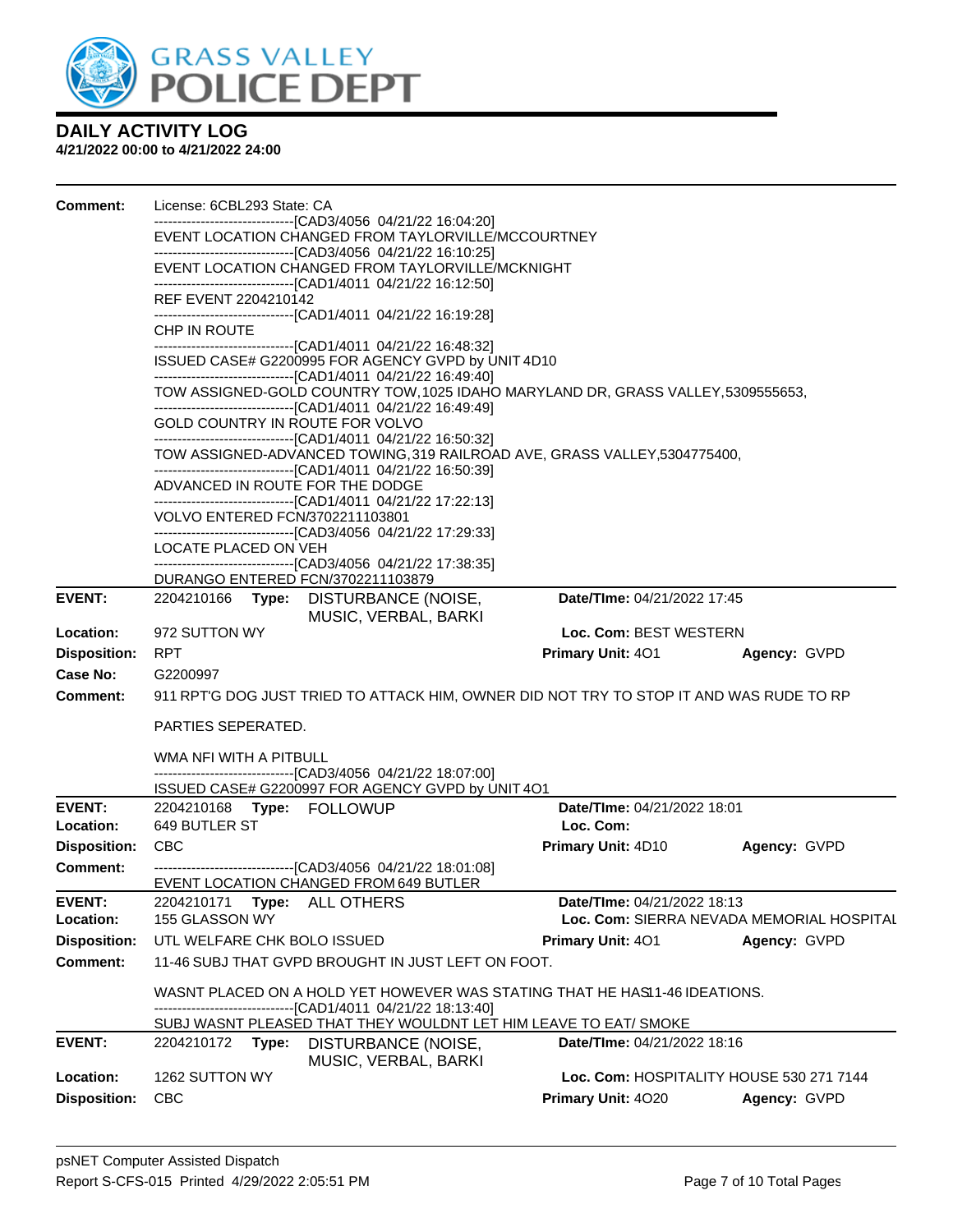

| Comment:            | RP REQG 10-21 TO FILE RPT ABOUT DISCRIMINATION.                                                                                                                                                                  |                             |              |  |  |  |  |
|---------------------|------------------------------------------------------------------------------------------------------------------------------------------------------------------------------------------------------------------|-----------------------------|--------------|--|--|--|--|
|                     | -------------------------------[CAD3/4056_04/21/22 18:33:08]<br>PEND FOR 4020                                                                                                                                    |                             |              |  |  |  |  |
|                     | -------------------------------[CAD1/4085 04/21/22 19:09:55]                                                                                                                                                     |                             |              |  |  |  |  |
|                     | RP CALLED BACK INQUIRING ON ETA FOR CONTACT. WAS ADVISED UNITS WOULD CONTAT HIM AS SOON A<br>THEY WERE AVAILABLE.                                                                                                |                             |              |  |  |  |  |
|                     | ------------------------------[4O20/MDT 04/21/22 19:59]<br>10-21 CONT MADE W/ RP. NEG CRIME. CBC.                                                                                                                |                             |              |  |  |  |  |
| <b>EVENT:</b>       | 2204210180 Type: DISTURBANCE (NOISE,<br>MUSIC, VERBAL, BARKI                                                                                                                                                     | Date/TIme: 04/21/2022 19:26 |              |  |  |  |  |
| Location:           | 121 BANK ST                                                                                                                                                                                                      | Loc. Com: GOLD MINERS INN   |              |  |  |  |  |
| <b>Disposition:</b> | CBC SUBJ ADV OF 602                                                                                                                                                                                              | <b>Primary Unit: 4D10</b>   | Agency: GVPD |  |  |  |  |
| <b>Comment:</b>     | 911 REPORITING XRAY AT FRONT APPEARS 11550, SPEAKING ERRATICALLY, NOT MAKING SESNE<br>DEMANDING TO SPEAK TO PRESIDENT. WFA SHORT BRO HAIR BLU SHIRT GRY LEGGINGS. XRAY<br>CURRENTLY AT FRONT DESK CAUSING RUCKUS |                             |              |  |  |  |  |
| <b>EVENT:</b>       | 2204210192 Type: VEHICLE STOP                                                                                                                                                                                    | Date/TIme: 04/21/2022 20:33 |              |  |  |  |  |
| Location:           | EA MAIN ST/CATALPA LN                                                                                                                                                                                            | Loc. Com:                   |              |  |  |  |  |
| <b>Disposition:</b> | <b>CIT</b>                                                                                                                                                                                                       | Primary Unit: 4011          | Agency: GVPD |  |  |  |  |
| Case No:            | G2200998                                                                                                                                                                                                         |                             |              |  |  |  |  |
| Comment:            | License:                                                                                                                                                                                                         |                             |              |  |  |  |  |
|                     | ---------------------------------[CAD3/4106_04/21/22_20:34:09]<br>EVENT LOCATION CHANGED FROM E MAIN ST/ TOTALPA ST                                                                                              |                             |              |  |  |  |  |
|                     | -------------------------------[CAD3/4106 04/21/22 21:03:23]                                                                                                                                                     |                             |              |  |  |  |  |
|                     | ISSUED CASE# G2200998 FOR AGENCY GVPD by UNIT 4O11<br>-------------------------------[CAD1/4085 04/21/22 21:04:40]                                                                                               |                             |              |  |  |  |  |
|                     | TOW ASSIGNED-TRIPLE M TOWING, 647 E MAIN ST, GRASS VALLEY, 5302733180,                                                                                                                                           |                             |              |  |  |  |  |
|                     | -------------------------------[CAD1/4085 04/21/22 21:04:51]<br>MMM ETA 20 MINS OR LESS                                                                                                                          |                             |              |  |  |  |  |
|                     | -------------------------------[CAD3/4106_04/21/22                          21:21:10]                                                                                                                            |                             |              |  |  |  |  |
|                     | FCN/3702211104541                                                                                                                                                                                                |                             |              |  |  |  |  |
| <b>EVENT:</b>       | 2204210198<br>Type:<br>ANIMALS (ABUSE, LOOSE,<br>FOUND, INJURED)                                                                                                                                                 | Date/TIme: 04/21/2022 21:24 |              |  |  |  |  |
| Location:           | EA MAIN ST/PRESLEY WY                                                                                                                                                                                            | Loc. Com:                   |              |  |  |  |  |
| <b>Disposition:</b> | CBC UNABLE TO CATCH LAST SEEN                                                                                                                                                                                    | Primary Unit: 4011          | Agency: GVPD |  |  |  |  |
| <b>Comment:</b>     | ATC 2 LOOSE DOGS                                                                                                                                                                                                 |                             |              |  |  |  |  |
|                     | --------------------------------[CAD3/4106_04/21/22                         21:24:15]<br>EVENT LOCATION CHANGED FROM E MAIN ST/ PRESLEY WY                                                                       |                             |              |  |  |  |  |
|                     | ---------------------[CAD3/4106 04/21/22 21:27:00]                                                                                                                                                               |                             |              |  |  |  |  |
|                     | PRESLEY WY/KATHERINE DR                                                                                                                                                                                          |                             |              |  |  |  |  |
| <b>EVENT:</b>       | 2204210199 Type: SUSPICIOUS CIRCUMSTANCE<br>(VEHICLE, PERSON                                                                                                                                                     | Date/Time: 04/21/2022 21:28 |              |  |  |  |  |
| Location:           | LAT: 39.22894200 LONG: -121.047395                                                                                                                                                                               | Loc. Com:                   |              |  |  |  |  |
| <b>Disposition:</b> | CBC                                                                                                                                                                                                              | Primary Unit: 4020          | Agency: GVPD |  |  |  |  |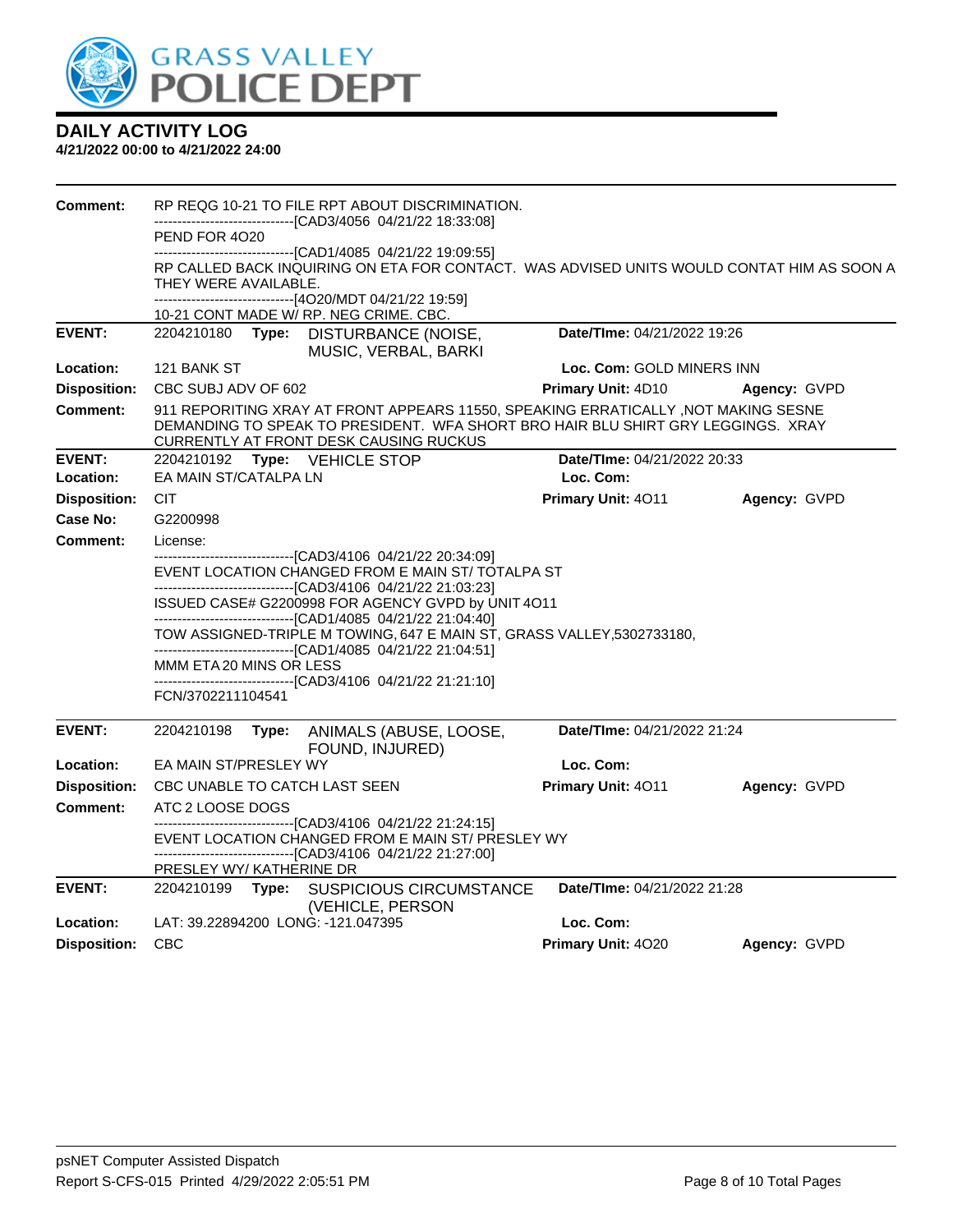

| <b>Comment:</b>     | WANTS SOMEONE TO COME FIND HER AND DOES NOT FEEL SAFE.<br>-------------------------------[CAD1/4085 04/21/22 21:29:00]<br>145 GLASSON PER RAPID DEPLOY<br>-------------------------------[CAD1/4085 04/21/22 21:42:16]<br>DOESN'T KNOW WHERE SHE IS AND WILL NOT DISCONNECT FROM 911<br>-------------------------------[CAD1/4085 04/21/22 21:42:55]<br>XFERRED TO 4020<br>------------------------------[CAD1/4085 04/21/22 21:45:42]<br>AS SOON AS THEY COULD.<br>-------------------------------[4O20/MDT 04/21/22 21:55]<br>CONT MADE W/ PATIENT IN RM#108B WHO WAS CODE 4. CBC.<br>-------------------------------[CAD1/4085 04/21/22 22:14:14]<br>YET, RP REQ 10-21. 4O20 ADVISED VIA AM.<br>-------------------------------[CAD1/4085 04/21/22 22:46:06]<br>RP CALLED BACK ON 911, XFER TO 4O20 |                                             | 911 REPORTING UNK SUBJS PICKED HER UP FROM THE HOSPITAL AFTER SURGERY, THEY PUT HER IN A<br>BACKROOM, OUTSIDE OF THE HOSPITAL, AND SHE DOES NOT KNOW WHERE SHES IS. RP STATES SHE IS<br>THERE IN A ROOM THAT DOES NOT LOOK LIKE A HOSPITAL AND THERE ARE A TON OF PEOPLE THAT ARE<br>LOOKING AT HER LIKE SHE DOESN'T KNOW WHAT SHES TALKING ABOUT. RP STATES SHE FEELS UNSAFE,<br>RP CALLED BACK ON 911, STATES SHE IS BEING HELD AGAINST HER WILL. RP STATES SHE IS SCARED AND<br>RP CALLED BACK ON 911, ADVISED OFFICER IS NOT LOCATING HER. ADVISED OFFICER WOULD CONTACT<br>RP CALLED BACK ON 911, STATING SHE NEEDED TO BE PICKED UP FROM HOSPITAL BECAUSE THEY PUT<br>HER IN A ROOM WITH NO SANITATION. ADVISED THAT SHE HAD NOT BEEN DISCHARGED FROM HOSPITAL |                               |  |  |
|---------------------|--------------------------------------------------------------------------------------------------------------------------------------------------------------------------------------------------------------------------------------------------------------------------------------------------------------------------------------------------------------------------------------------------------------------------------------------------------------------------------------------------------------------------------------------------------------------------------------------------------------------------------------------------------------------------------------------------------------------------------------------------------------------------------------------------------|---------------------------------------------|----------------------------------------------------------------------------------------------------------------------------------------------------------------------------------------------------------------------------------------------------------------------------------------------------------------------------------------------------------------------------------------------------------------------------------------------------------------------------------------------------------------------------------------------------------------------------------------------------------------------------------------------------------------------------------------------------------------------------------------------------------------------|-------------------------------|--|--|
| <b>EVENT:</b>       | 2204210200 Type: VEHICLE STOP                                                                                                                                                                                                                                                                                                                                                                                                                                                                                                                                                                                                                                                                                                                                                                          |                                             | Date/TIme: 04/21/2022 21:29                                                                                                                                                                                                                                                                                                                                                                                                                                                                                                                                                                                                                                                                                                                                          |                               |  |  |
| Location:           | RICHARDSON ST/NO AUBURN ST                                                                                                                                                                                                                                                                                                                                                                                                                                                                                                                                                                                                                                                                                                                                                                             |                                             | Loc. Com:                                                                                                                                                                                                                                                                                                                                                                                                                                                                                                                                                                                                                                                                                                                                                            |                               |  |  |
| <b>Disposition:</b> | <b>WA</b>                                                                                                                                                                                                                                                                                                                                                                                                                                                                                                                                                                                                                                                                                                                                                                                              |                                             | Primary Unit: 4011                                                                                                                                                                                                                                                                                                                                                                                                                                                                                                                                                                                                                                                                                                                                                   | Agency: GVPD                  |  |  |
| <b>Comment:</b>     | License:<br>WHI SEDAN<br>-------------------------------[CAD3/4106 04/21/22 21:29:41]                                                                                                                                                                                                                                                                                                                                                                                                                                                                                                                                                                                                                                                                                                                  |                                             |                                                                                                                                                                                                                                                                                                                                                                                                                                                                                                                                                                                                                                                                                                                                                                      |                               |  |  |
|                     | EVENT LOCATION CHANGED FROM RICHARDSON ST/ N AUBURN ST                                                                                                                                                                                                                                                                                                                                                                                                                                                                                                                                                                                                                                                                                                                                                 |                                             |                                                                                                                                                                                                                                                                                                                                                                                                                                                                                                                                                                                                                                                                                                                                                                      |                               |  |  |
| <b>EVENT:</b>       | 2204210203 Type: VEHICLE STOP                                                                                                                                                                                                                                                                                                                                                                                                                                                                                                                                                                                                                                                                                                                                                                          |                                             | Date/TIme: 04/21/2022 21:43                                                                                                                                                                                                                                                                                                                                                                                                                                                                                                                                                                                                                                                                                                                                          |                               |  |  |
| Location:           | HUGHES RD/ROCKWOOD DR                                                                                                                                                                                                                                                                                                                                                                                                                                                                                                                                                                                                                                                                                                                                                                                  |                                             | Loc. Com:                                                                                                                                                                                                                                                                                                                                                                                                                                                                                                                                                                                                                                                                                                                                                            |                               |  |  |
| <b>Disposition:</b> | WA VERBAL WARNING                                                                                                                                                                                                                                                                                                                                                                                                                                                                                                                                                                                                                                                                                                                                                                                      |                                             | Primary Unit: 4011                                                                                                                                                                                                                                                                                                                                                                                                                                                                                                                                                                                                                                                                                                                                                   | Agency: GVPD                  |  |  |
| <b>Comment:</b>     | License:<br>-------------------------------[CAD3/4106 04/21/22 21:43:51]<br>EVENT LOCATION CHANGED FROM HUGHES RD/ ROCKWOOD DR                                                                                                                                                                                                                                                                                                                                                                                                                                                                                                                                                                                                                                                                         |                                             |                                                                                                                                                                                                                                                                                                                                                                                                                                                                                                                                                                                                                                                                                                                                                                      |                               |  |  |
| <b>EVENT:</b>       | 2204210210 Type: VEHICLE STOP                                                                                                                                                                                                                                                                                                                                                                                                                                                                                                                                                                                                                                                                                                                                                                          |                                             | Date/TIme: 04/21/2022 22:07                                                                                                                                                                                                                                                                                                                                                                                                                                                                                                                                                                                                                                                                                                                                          |                               |  |  |
| Location:           | CENTENNIAL DR/WHISPERING PINES LN                                                                                                                                                                                                                                                                                                                                                                                                                                                                                                                                                                                                                                                                                                                                                                      |                                             | Loc. Com:                                                                                                                                                                                                                                                                                                                                                                                                                                                                                                                                                                                                                                                                                                                                                            |                               |  |  |
| <b>Disposition:</b> | WA                                                                                                                                                                                                                                                                                                                                                                                                                                                                                                                                                                                                                                                                                                                                                                                                     |                                             | Primary Unit: 4011                                                                                                                                                                                                                                                                                                                                                                                                                                                                                                                                                                                                                                                                                                                                                   | Agency: GVPD                  |  |  |
| Comment:            | License: 5ZSW315                                                                                                                                                                                                                                                                                                                                                                                                                                                                                                                                                                                                                                                                                                                                                                                       |                                             |                                                                                                                                                                                                                                                                                                                                                                                                                                                                                                                                                                                                                                                                                                                                                                      |                               |  |  |
|                     | --------------------------[CAD3/4106 04/21/22 22:07:39]<br>EVENT LOCATION CHANGED FROM SENTINNIEL DR/ WHISPERING PINES                                                                                                                                                                                                                                                                                                                                                                                                                                                                                                                                                                                                                                                                                 |                                             |                                                                                                                                                                                                                                                                                                                                                                                                                                                                                                                                                                                                                                                                                                                                                                      |                               |  |  |
| <b>EVENT:</b>       | 2204210219<br><b>Type: VEHICLE STOP</b>                                                                                                                                                                                                                                                                                                                                                                                                                                                                                                                                                                                                                                                                                                                                                                |                                             | Date/TIme: 04/21/2022 23:06                                                                                                                                                                                                                                                                                                                                                                                                                                                                                                                                                                                                                                                                                                                                          |                               |  |  |
| Location:           | EA MAIN ST/IDAHO MARYLAND RD                                                                                                                                                                                                                                                                                                                                                                                                                                                                                                                                                                                                                                                                                                                                                                           |                                             |                                                                                                                                                                                                                                                                                                                                                                                                                                                                                                                                                                                                                                                                                                                                                                      | Loc. Com: CHEVRON PARKING LOT |  |  |
| <b>Disposition:</b> | WA                                                                                                                                                                                                                                                                                                                                                                                                                                                                                                                                                                                                                                                                                                                                                                                                     |                                             | <b>Primary Unit: 4011</b>                                                                                                                                                                                                                                                                                                                                                                                                                                                                                                                                                                                                                                                                                                                                            | Agency: GVPD                  |  |  |
| <b>Comment:</b>     | License: 6FYR177                                                                                                                                                                                                                                                                                                                                                                                                                                                                                                                                                                                                                                                                                                                                                                                       |                                             |                                                                                                                                                                                                                                                                                                                                                                                                                                                                                                                                                                                                                                                                                                                                                                      |                               |  |  |
|                     | -------------------------------[CAD3/4106 04/21/22 23:06:48]<br>EVENT LOCATION CHANGED FROM E MAIN JNO ROBINSONS<br>-----------------------[CAD3/4106_04/21/22_23:07:32]                                                                                                                                                                                                                                                                                                                                                                                                                                                                                                                                                                                                                               |                                             |                                                                                                                                                                                                                                                                                                                                                                                                                                                                                                                                                                                                                                                                                                                                                                      |                               |  |  |
|                     | EVENT LOCATION CHANGED FROM EA MAIN ST/RICHARDSON ST GV                                                                                                                                                                                                                                                                                                                                                                                                                                                                                                                                                                                                                                                                                                                                                |                                             |                                                                                                                                                                                                                                                                                                                                                                                                                                                                                                                                                                                                                                                                                                                                                                      |                               |  |  |
| <b>EVENT:</b>       | 2204210220<br>Type:                                                                                                                                                                                                                                                                                                                                                                                                                                                                                                                                                                                                                                                                                                                                                                                    | DISTURBANCE (NOISE,<br>MUSIC, VERBAL, BARKI | Date/TIme: 04/21/2022 23:11                                                                                                                                                                                                                                                                                                                                                                                                                                                                                                                                                                                                                                                                                                                                          |                               |  |  |
| Location:           | 212 W MAIN ST                                                                                                                                                                                                                                                                                                                                                                                                                                                                                                                                                                                                                                                                                                                                                                                          |                                             | Loc. Com: HOLBROOKE HOTEL                                                                                                                                                                                                                                                                                                                                                                                                                                                                                                                                                                                                                                                                                                                                            |                               |  |  |
| <b>Disposition:</b> | <b>RPT FOUND PROPERTY</b>                                                                                                                                                                                                                                                                                                                                                                                                                                                                                                                                                                                                                                                                                                                                                                              |                                             | Primary Unit: 4011                                                                                                                                                                                                                                                                                                                                                                                                                                                                                                                                                                                                                                                                                                                                                   | Agency: GVPD                  |  |  |